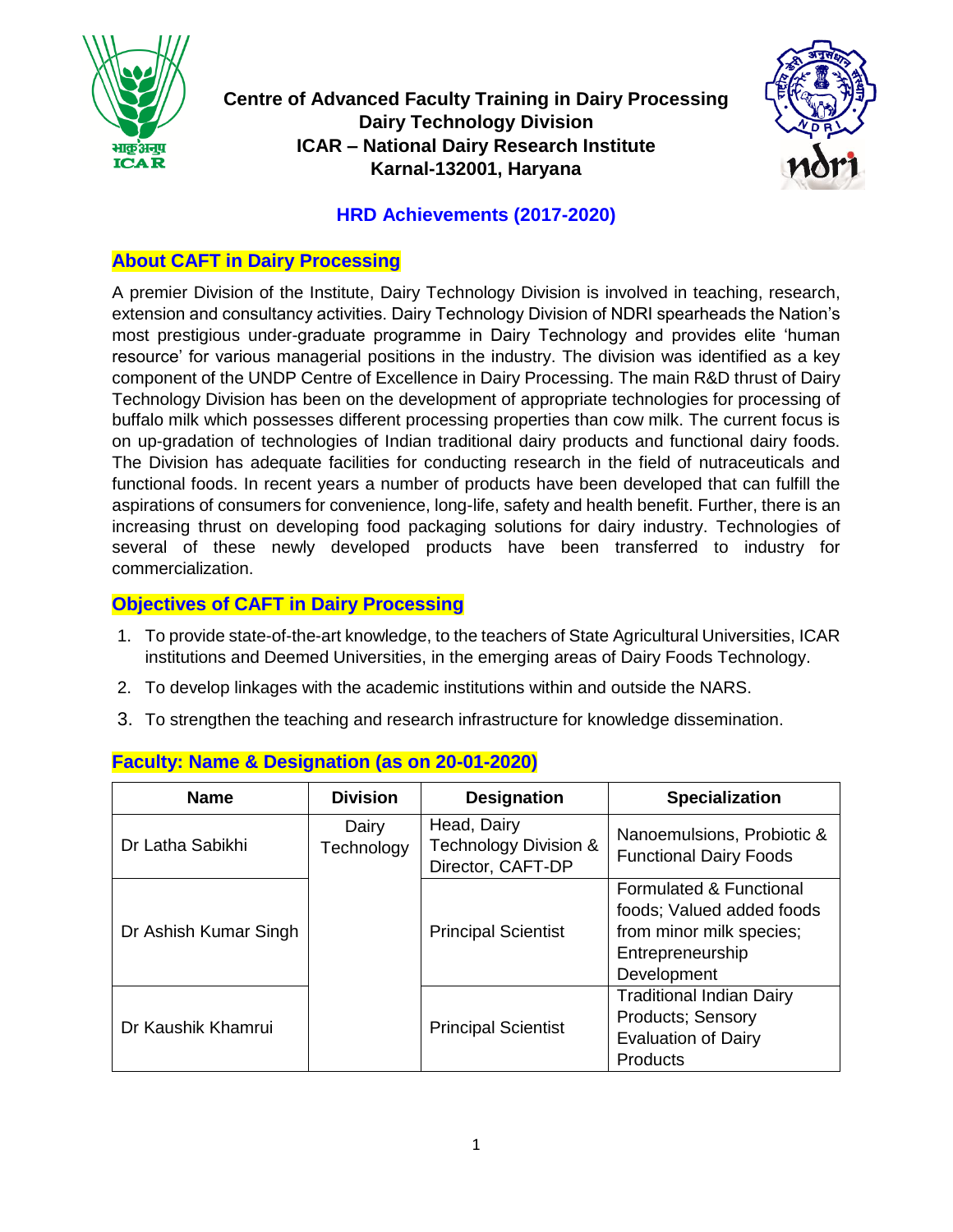| Dr P. Narender Raju    |              | Scientist (Sr. Scale)            | Health Foods;<br>Biodegradable, Active and |  |
|------------------------|--------------|----------------------------------|--------------------------------------------|--|
|                        |              |                                  | Intelligent Food Packaging                 |  |
|                        |              |                                  | <b>By-Product Utilization;</b>             |  |
| Dr G. S. Meena         |              | Scientist (Sr. Scale)            | <b>Membrane Processing</b>                 |  |
| Dr. Yogesh Khetra      |              | Scientist (Sr. Scale)            | <b>Cheese Technology</b>                   |  |
|                        |              |                                  | Nano-emulsion as delivery                  |  |
| Dr Shaikh Abdul        |              | Scientist (Sr. Scale)            | vehicles of bioactive                      |  |
| Hussain                |              |                                  | components; Food rheology                  |  |
| Dr Neelam Upadhyay     |              | <b>Scientist</b>                 | Food Technology                            |  |
|                        |              |                                  | <b>Traditional Indian Dairy</b>            |  |
| Dr. Writdhama Prasad   |              | <b>Scientist</b>                 | Products                                   |  |
| Dr. Sangita Ganguly    |              | <b>Scientist</b>                 | Probiotic dairy foods                      |  |
|                        |              |                                  | Application of non-bovine                  |  |
| Dr Heena Sharma        |              | <b>Scientist</b>                 | milk in product formulation;               |  |
|                        |              |                                  | Milk Metabolites Profiling.                |  |
| Dr. Manoj Kumar C.T.   |              | <b>Scientist</b>                 | <b>Composite Dairy Foods</b>               |  |
| Mr. Gaurav Kr.         |              |                                  | Packaging of Dairy                         |  |
| Deshwal                |              | <b>Scientist</b>                 | Products                                   |  |
|                        | Dairy        | <b>Principal Scientist &amp;</b> | Process Engineering &                      |  |
| Dr. P. Baranwal        | Engineering  | Head (Acting)                    | <b>Packaging Systems</b>                   |  |
|                        |              |                                  | Dairy Process Engineering;                 |  |
| Dr. P.S. Minz          |              | Scientist (Sr. Scale)            | <b>Machine Vision Systems</b>              |  |
| Mr. Ankit Deep         |              | <b>Scientist</b>                 | Dairy Process Engineering                  |  |
|                        |              |                                  | Extrusion Technology; 3D-                  |  |
| Dr. Amita Vairat       |              | <b>Scientist</b>                 | Printing                                   |  |
|                        |              |                                  | <b>Agricultural Process</b>                |  |
| Dr. Kushboo Kumari     |              | <b>Scientist</b>                 | Engineering                                |  |
| Dr. J.K. Dabas         |              | <b>Chief Technical</b>           | <b>Energy Audit in Dairy</b>               |  |
|                        |              | Officer                          | Industry                                   |  |
| Dr. Bimlesh Mann       | Dairy        | <b>Principal Scientist &amp;</b> | Nanoemulsions; Bioactive                   |  |
|                        | Chemistry    | Head                             | Peptides                                   |  |
| Dr. Sumit Arora        |              | <b>Principal Scientist</b>       | <b>Fortified Dairy foods</b>               |  |
| Dr. Vivek Sharma       |              | <b>Principal Scientist</b>       | <b>Bioactive lipids</b>                    |  |
|                        |              | <b>Principal Scientist</b>       | Milk Proteins & Bioactive                  |  |
| Dr. Rajesh Kumar       |              |                                  | peptides                                   |  |
|                        |              | <b>Principal Scientist</b>       | <b>Adulteration Detection Kits;</b>        |  |
|                        |              |                                  | <b>Migration from Food</b>                 |  |
| Dr. Rajan Sharma       |              |                                  | <b>Contact Materials;</b>                  |  |
|                        |              |                                  | <b>Intellectual Property Rights</b>        |  |
| Dr. Richa Singh        |              | <b>Scientist</b>                 | <b>Milk Quality Assurance</b>              |  |
| Dr. Priyanka Singh Rao |              | <b>Scientist</b>                 | <b>Milk Quality Assurance</b>              |  |
| Dr. Kamal Gandhi       |              | <b>Scientist</b>                 | <b>Milk Quality Assurance</b>              |  |
|                        | Dairy        | <b>Principal Scientist &amp;</b> | Probiotics, Metagenomics &                 |  |
| Dr. Sunita Grover      | Microbiology | Head                             | Metabolomics                               |  |
| Dr. S.K. Tomar         |              |                                  | Microbial Interventions for                |  |
|                        |              | <b>Principal Scientist</b>       | functional Foods                           |  |
| Dr. A.K. Puniya        |              | <b>Principal Scientist</b>       | Rumen Microbiology                         |  |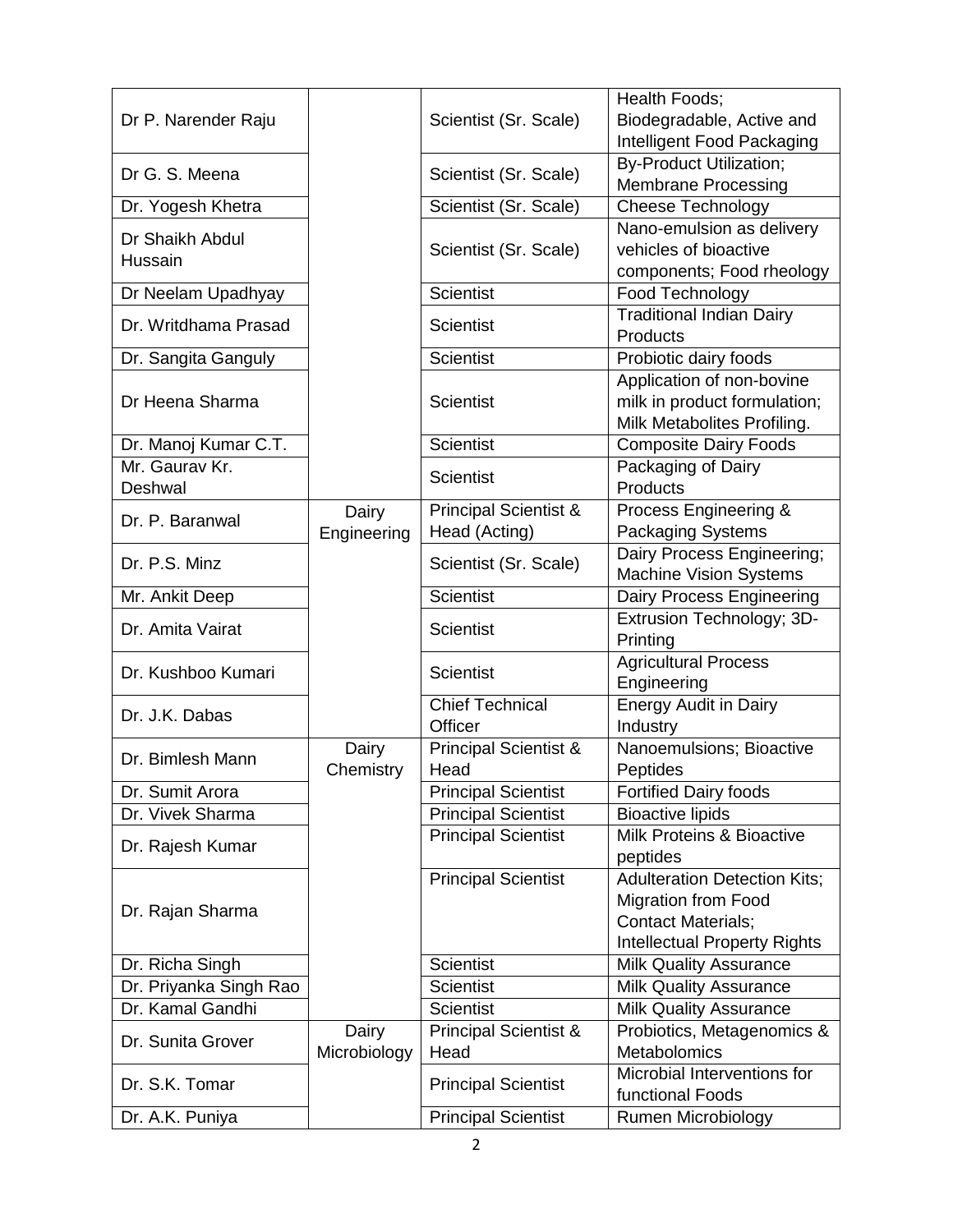| Dr. Naresh Kumar   | <b>Principal Scientist</b> | <b>Microbial Food Safety</b>  |
|--------------------|----------------------------|-------------------------------|
| Dr. Shilpa Vij     | <b>Principal Scientist</b> | <b>Microbial Metabolites;</b> |
|                    |                            | Antimicrobial Packaging       |
| Dr. Raghu HV       | Scientist (Sr. Scale)      | <b>Microbial Biosensors</b>   |
|                    | Scientist                  | <b>Starter Cultures &amp;</b> |
| Dr. Pradeep Behare |                            | Proteomics                    |
| Dr. Diwas Pradhan  | Scientist                  | <b>Microbial Metabolites;</b> |
|                    |                            | Antimicrobial Packaging       |
| Mr. Saurabh Kadyan | <b>Scientist</b>           | Probiotics                    |

#### **Human Resource Development**

Particulars of short courses / training program for HRD conducted during 2016-2020.

| Sr.            | <b>Name of the Training</b>          | <b>Period</b> |                 | <b>No. of Particulars</b> |              |
|----------------|--------------------------------------|---------------|-----------------|---------------------------|--------------|
| No.            | Program                              |               | <b>Internal</b> | <b>External</b>           | <b>Total</b> |
| 1 <sub>1</sub> | R&D Strategies and                   | 16-09-2016    | 3               | 13                        | 16           |
|                | <b>Interventions for Effective</b>   | to            |                 |                           |              |
|                | Agribusiness and                     | 06-10-2016    |                 |                           |              |
|                | Entrepreneurship                     |               |                 |                           |              |
|                | Development in Dairy and             |               |                 |                           |              |
|                | <b>Food Sector</b>                   |               |                 |                           |              |
|                | (32 <sup>nd</sup> National Training) |               |                 |                           |              |
| 2.             | Probiotics: The therapeutics         | 08-11-2016    | $\overline{2}$  | 17                        | 19           |
|                | of 21 <sup>st</sup> Century          | to            |                 |                           |              |
|                | (33 <sup>rd</sup> National Training) | 28-11-2016    |                 |                           |              |
| 3.             | Advances in Validation of            | 01-12-2017    | $\overline{2}$  | 19                        | 21           |
|                | <b>Functional Foods</b>              | to            |                 |                           |              |
|                | (34 <sup>th</sup> National Training) | 21-12-2017    |                 |                           |              |
| 4.             | Dairy and Food Process               | 10-01-2018    | 3               | 15                        | 18           |
|                | Engineering: Equipment,              | to            |                 |                           |              |
|                | Processing and Value                 | 30-01-2018    |                 |                           |              |
|                | Addition                             |               |                 |                           |              |
|                | (35 <sup>th</sup> National Training) |               |                 |                           |              |
| 5.             | Nano-technological and               | 05-09-2018    | 1               | 24                        | 25           |
|                | biochemical techniques for           | to            |                 |                           |              |
|                | assessing the quality and            | 25-09-2018    |                 |                           |              |
|                | safety of milk and milk              |               |                 |                           |              |
|                | products                             |               |                 |                           |              |
|                | (36 <sup>th</sup> National Training) |               |                 |                           |              |
| 6.             | Rapid biosensors and micro           | 04-01-2019    | $\overline{2}$  | 20                        | 22           |
|                | techniques for monitoring            | to            |                 |                           |              |
|                | contaminants and                     | 24-01-2019    |                 |                           |              |
|                | adulterants in dairy foods           |               |                 |                           |              |
|                | (37 <sup>th</sup> National Training) |               |                 |                           |              |
| 7.             | <b>Recent and Emerging</b>           | 04-11-2019    | 2               | 9                         | 11           |
|                | <b>Applications of Membrane</b>      | to            |                 |                           |              |
|                | Processes in Dairy Industry          | 24-11-2019    |                 |                           |              |
|                | (38 <sup>th</sup> National Training) |               |                 |                           |              |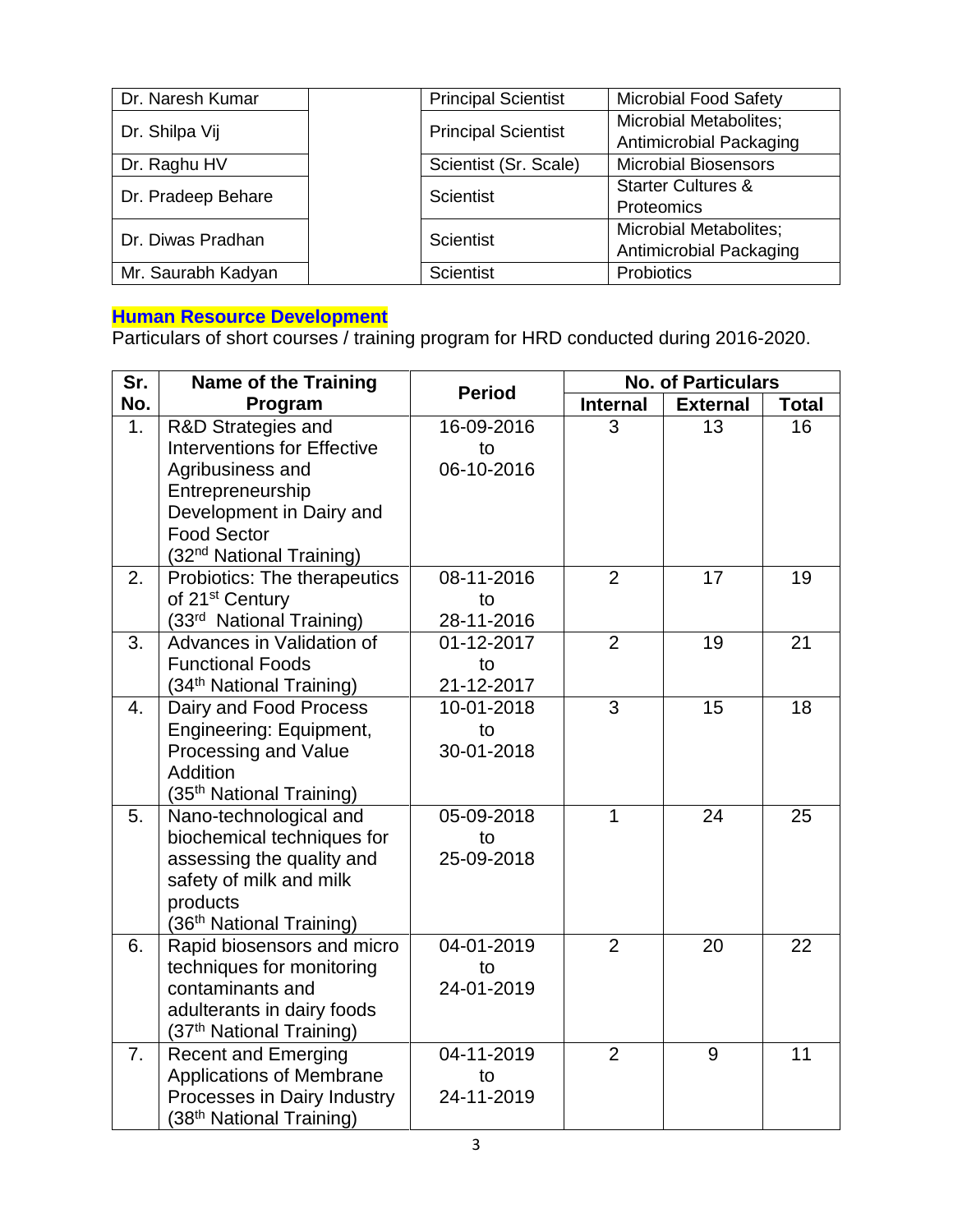| <b>Emerging Trends in Bio-</b>       | 15-11-2020 | 13 | 14 |
|--------------------------------------|------------|----|----|
| Process Technology in                |            |    |    |
| Dairy and Food Industry              | 04-02-2020 |    |    |
| (39 <sup>th</sup> National Training) |            |    |    |

**Infrastructure Development (equipment, etc.)**

NIL

**Renovation of Lecture Room / Laboratories**

 $\bullet$  NIL

#### **Library upgraded:**

| Sr.<br>No. | <b>Title</b>                                                    | Author /<br><b>Editor</b> | <b>Publisher</b> |
|------------|-----------------------------------------------------------------|---------------------------|------------------|
| 1.         | <b>Functional properties of Traditional Foods</b>               | <b>Krister</b>            | Springer         |
| 2.         | Flavour from Food to Perception                                 | Elisbarth                 | Wiley            |
| 3.         | Technology<br>Design,<br>Industry:<br>and<br>Food<br>Innovation | Traiter                   | Wiley            |
| 4.         | Sensory Evaluation Technology, 5 <sup>th</sup> Edn              | <b>Meil Gaard</b>         | <b>CRC</b> India |
| 5.         | Yoghurt: Roles in Nutrition and Impact on<br>Health             | Maratte                   | <b>CRC</b> India |
| 6.         | Drying Phenomena: Theory and Applications                       | <b>Dincer</b>             | Wiley            |

#### **Awards / Recognitions:**

- **Dr. A. K. Singh,** Principal Scientist, Dairy Technology Division received **"Bhart Ratna Dr. C. Subramaniam Award"** for Outstanding Teacher-2015 for Natural Resource Management and Agricultural Engineering on 16th July, 2016.
- **Dr. Sudhir Kumar Tomar**, Principal Scientist, Dairy Microbiology Division was conferred **"Best Teacher (PG)**" award for the year 2015-2016 during 15<sup>th</sup> Convocation held on 4<sup>th</sup> March, 2017 at NDRI, Karnal.
- **Dr. Yogesh Khetra,** Scientist, Dairy Technology Division was awarded the "**Best Teacher Award"** for the academic session 2015-16 during 15<sup>th</sup> Convocation of National Dairy Research Institute, Karnal on 4th March, 2017.
- **Dr. I. K. Sawhney,** Emeritus Scientist was awarded **"Life Time Achievement Award"** by the Indian Dairy Engineers Association (IDEA) for significant contribution to Dairy Engineering Profession, at 10<sup>th</sup> National Convention of Indian Dairy Engineers, held at AAU Anand on 29th - 30th September, 2016.
- **Dr. Sunita Grover,** Head, Dairy Microbiology Division was awarded **"Fellow of National Academy of Agricultural Sciences"** in January, 2017.
- **Dr. Sumit Arora,** Principal Scientist, Dairy Chemistry Division and **Dr. A. K. Singh**, Principal Scientist, Dairy Technology Division were awarded the **"Fellowship of Indian Dairy Association"** during 16th - 18<sup>th</sup> February, 2017 at 45<sup>th</sup> Dairy Industry Conference, Mumbai.
- **Dr. Yogesh Khetra**, Scientist, Dairy Technology Division was awarded with **"Associateship of National Academy of Dairy Sciences, India**".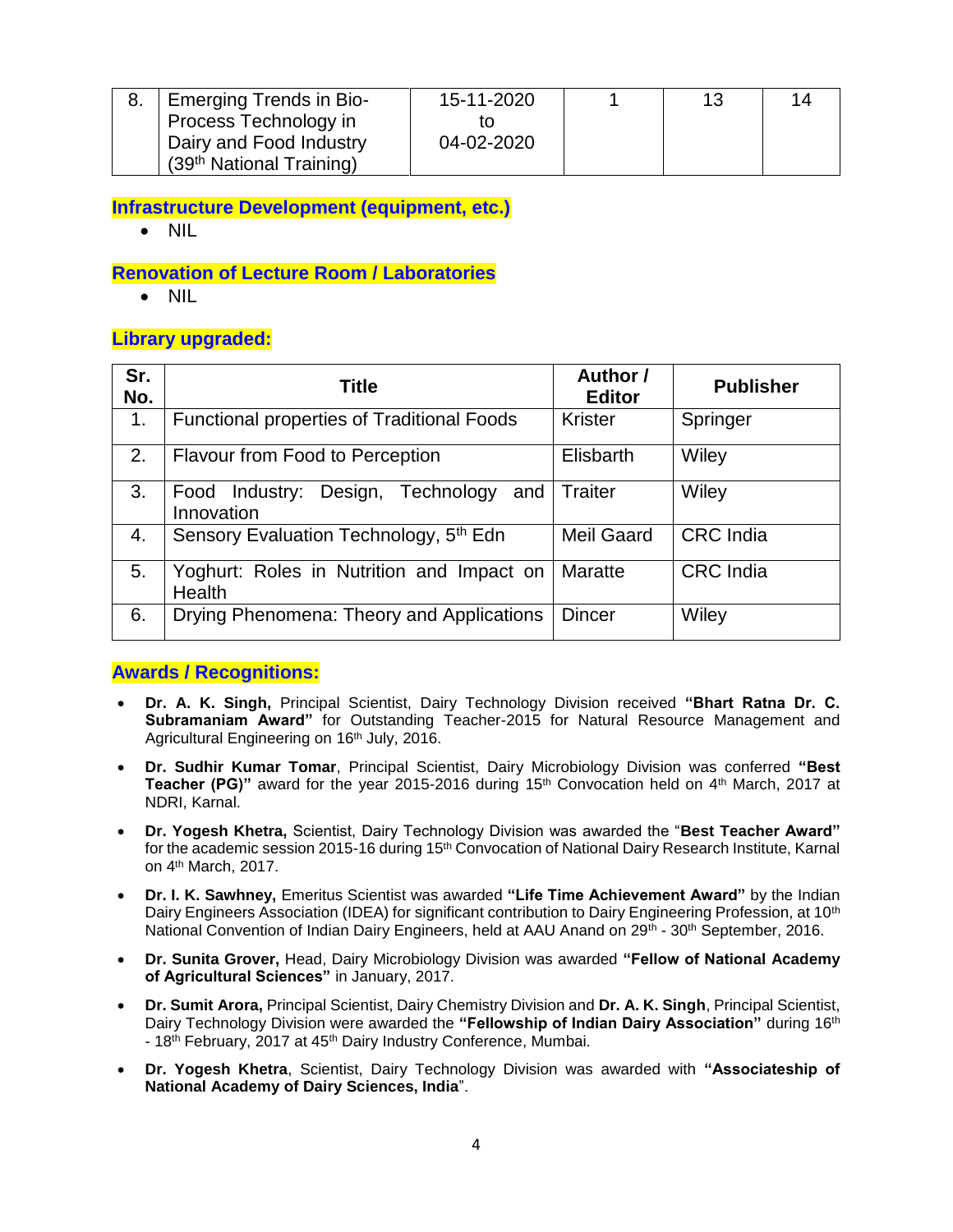- **Dr. Ashish Kumar Singh**, Principal Scientist, Dairy Technology Division was awarded with **"Chellapa Memorial Oration"** during XVI Annual Conference of Indian Society of Veterinary Pharmacology and Toxicology (ISVPT-2016) by the Indian Society of Veterinary Pharmacology and Toxicology at Navsari Agricultural University, Navsari (Gujarat).
- **Dr. Ashish Kumar Singh,** Principal Scientist, Dairy Technology Division, was awarded with **"Best**  Paper Award" for his article published in Indian Journal of Dairy Science, 2015 at 45<sup>th</sup> Dairy Industry Conference, Mumbai during  $16<sup>th</sup> - 18<sup>th</sup>$  February, 2017.
- **Dr. Priyanka Singh Rao,** Scientist **Dr. Rajesh Bajaj**, Principal Scientist, **Dr. Bimlesh Mann**, Head, **Dr. Sumit Arora**, Principal Scientist **Dr. Richa Singh,** Scientist received "**Best Oral Presentation Award"** on **"Chitosan for encapsulation of papain hydrolysed sodium caseinate"** in National Conference on Advances in Food Science and Technology on 24<sup>th</sup> -25<sup>th</sup> March, 2017 at Eternal University Baru Sahib (HP).
- **Mr. Gaurav Kumar Deshwal**, M.Tech. (Dairy Technology) II Yr (Major Advisor: Dr. P. Narender Raju) received "**Third Best Project Award"** with a Cash Prize of Rs. 25,000/- under *Engineering & Technology* category at National Student Research Convention (ANVESHAN) held at Annamali University, Chidambaram, Tamil Nadu held during 27<sup>th</sup> – 29<sup>th</sup> March, 2017.
- **Ms. Prem Kumari Mehta,** Private Secretary, Dairy Technology Division, NDRI, Karnal received "**ICAR Cash Award Scheme 2016 for Administrative Category"** employees of ICAR on 16th July, 2017.
- **Dr. R. R. B. Singh**, Director, NDRI, Karnal received "**Fellow of National Academy of Agricultural Sciences (India)"** from National Academy of Agricultural Sciences (India), NASC, DPS Marg, Pusa, New Delhi.
- **Dr Rajan Sharma,** Principal Scientist, Dairy Chemistry Division, NDRI, Karnal received "**Fellow of National Academy of Agricultural Sciences (India)"** from National Academy of Agricultural Sciences (India), NASC, DPS Marg, Pusa, New Delhi.
- **Dr. Pradip V. Behare,** Principal Scientist, Dairy Microbiology Division, NDRI, Karnal has been selected for "**National Academy of Agricultural Sciences Associateship"** on January, 2017.
- **Dr. Rajan Sharma,** Principal Scientist, **Dr. Y. S. Rajput,** Principal Scientist, and **Dr. Bimlesh Mann,**  Head, Dairy Chemistry Division, NDRI, Karnal received **"Low Cost Technology Development Award–2016"** from Association of Food Scientist & Technologies (India), Mysore (ICFoST 2017) held from 7<sup>th</sup> - 9<sup>th</sup> December 2017 at Hyderabad.
- **Dr. Latha Sabikhi,** Head, Dairy Technology Division & Director, CAFT-DP, NDRI, Karnal received "**Fellowship of the Indian Dairy Association"**, 2017-18.
- **Dr. Narender Raju Panjagari,** Scientist, Dairy Technology Division, NDRI, Karnal received "**Best e-Poster Award"** at the 46<sup>th</sup> Dairy Industry Conference held at Kochi, Kerala during 8<sup>th</sup> -10<sup>th</sup> February, 2018.
- **Mr. Shivam Panwar,** M.Tech., 2nd year student and **Dr. Narender Raju Panjagari**, Scientist (Sr. Scale) of Dairy Technology Division, NDRI, Karnal bagged "**2 nd Best Poster Award"** at International Symposium for Packaging Industry (ISPI) Research Conclave organized by Indian Institute of Packaging, New Delhi during 27<sup>th</sup> – 28<sup>th</sup> October 2017.
- **Mr. Bhopal Singh,** Student, **Dr. Kaushik Khamrui,** Principal Scientist, **Dr. Writdhama Prasad,**  Scientist and **Dr. Anindita Debnath** received "**Best Poster Award"** presented at 46th Dairy Industry Conference, organized by IDA-South zone, Kochi during 8<sup>th</sup> -10<sup>th</sup> February, 2018.
- **Mr. Shivam Pawar**, M.Tech. (Dairy Technology) II year Student **(Guide: Dr. Narender Raju Panjagari)** received "**First Best Project Award"** under the *Engineering & Technology category* at Students Research Convention (North Zone) (ANVESHAN-2018) held at Manav Rachna International Institute for Research and Studies, Faridabad during  $26<sup>th</sup>$  -27<sup>th</sup> February 2018 and represented National Research Convention held at Chitkara University, Rajpura during 15<sup>th</sup> -16<sup>th</sup> March 2018.
- **Mr. Saniket Deepak Zagade**, M.Tech. (Dairy Technology) II year Student **(Guide: Dr. Narender Raju Panjagari)** received "**Second Best Project Award"** under the Basic Sciences category at Students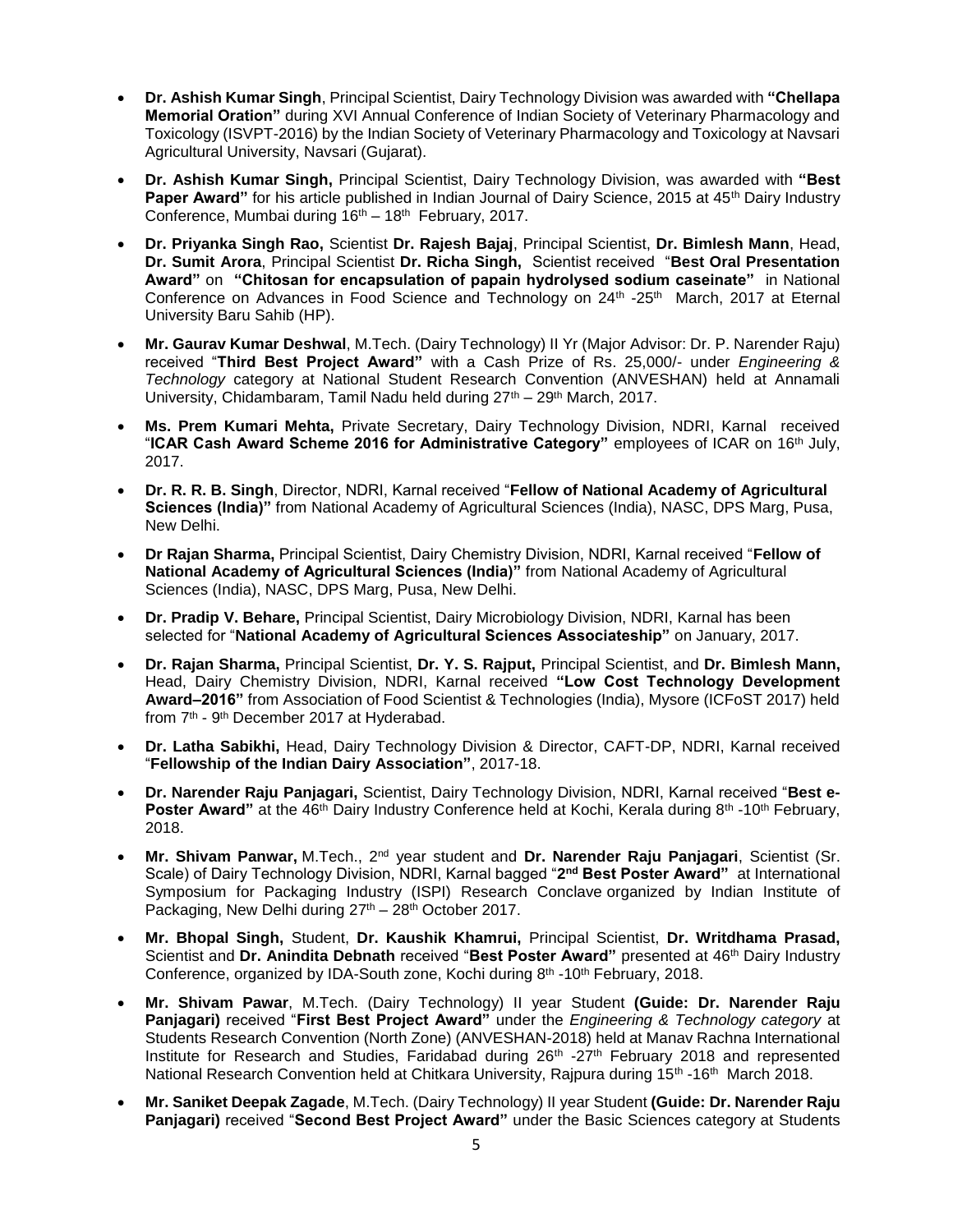Research Convention (North Zone) (ANVESHAN-2018) held at Manav Rachna International Institute for Research and Studies, Faridabad during  $26<sup>th</sup>$  -27<sup>th</sup> February 2018 and represented National Research Convention held at Chitkara University, Rajpura during 15<sup>th</sup> -16<sup>th</sup> March 2018.

- National Referral Centre for Milk Quality and Safety (NRCMQS), ICAR-National Dairy Research Institute, Karnal had been granted accreditation by National Accreditation Board for Testing and Calibration Laboratories (NABL) in the discipline of Chemical Testing. The lab has been accredited for two years and accreditation is valid till 21st March, 2020.
- **Dr. Narender Raju Panjagari,** Scientist, Dairy Technology Division received "**Associate Fellowship**  of the National Academy of Dairy Sciences, India (NADSI)" on 9th September, 2018.
- **Dr. Narender Raju Panjagari,** Scientist, Dairy Technology Division received prestigious "**Best**  Teacher Award" for the year 2018 at the 17<sup>th</sup> Convocation of ICAR NDRI Deemed University on March 23, 2019.
- **Mr. Rakesh Kumar Raman, Ms. Uma Karpurapu** and **Dr. Narender Raju Panjagari** Dairy Technology Division received "**All India 3rd Best Research Project Award"** under the Basic Sciences category along with a cash prize of Rs. 25,000/- at the National Students Research Convention (ANVESHAN-2019) held during March 12 -14, 2019 at Ganpat University, Mehsana, Gujarat and sponsored by the Association of Indian Universities, New Delhi.
- **Ms. Swati Tiwari, Dr. Neelam Upadhyay, Dr. A. K. Singh** and **Dr. Bhavesh Baria,** Dairy Technology Division received "**Best Oral Presentation Award**" for the paper entitled "Green Biorefinery Approach: A Novel Way for the Extraction of Carotenoids from Carrot Bio-waste" presented at 50<sup>th</sup> Annual International Conference in Food Science and Nutrition organised by Nutrition Society of India held from November 15 -17, 2018 at ICMR-National Institute of Nutrition, Hyderabad.
- **Dr. Sangita Ganguly,** Scientist and **Dr. Latha Sabikhi,** Head, Dairy Technology Division received "**Best Oral Presentation Award**" for the paper entitled "Efficacy of Probiotic Whey-cereal based Beverage in Shigella - Induced Pathogenicity" at SERB (DST, Govt. of India) sponsored by National Seminar on Emerging Role for Probiotics in Cognition, Autoimmunity and Metabolic Disorder held at April 13, 2018, Guntur.
- **Mr. Ajay Kumar, Dr. Shaik Abdul Hussain, and Dr. P. N. Raju,** received **"1st Best Oral Presentation Award"** for the paper entitled "Shelf-life Extension of Aloe Vera Supplemented Probiotic Lassi using Non-thermal Interventions" presented at National Seminar on Fermented Dairy Foods and their Health Benefits organized by Swedish South Asian Network on Fermented Foods (SASNET-FF) in Association with NADSI National Academy Dairy Science (India) and ICAR-National Dairy Research Institute, Karnal, at ICAR-NDRI, Karnal, from May 26-27, 2018.
- **Dr. Ganga Sahay Meena, Dr. Ashish Kumar Singh, Dr. Vijay Kumar Gupta, Mr. Dharin Jayswal, Dr. Pankaj T Parmar** and **Dr. Hari Ram Gupta,** Dairy Technology Division received "**2 nd Best Research Paper Award"** for the paper entitled "Estimating Cost for Production of Soluble Milk Protein Concentrate 70 (MPC70)" at 47<sup>th</sup> Dairy Industry Conference organized at Patna, Bihar from February 9 -11, 2019.

#### **Research Articles** (during 2018-19)

- Aggarwal, D., Sabikhi, L., Sathish, K. M. H. and Raju, P. N. **(2018)** Investigating the effect of resistant starch, polydextrose and biscuit improver on the textural and sensory characteristics of dairy-multigrain composite biscuits uses response surface methodology. *J. Food Meas Charact,* 12: 1167-76.
- Badola, R., Panjagari, N. R., Singh, R. R. B., Singh, A. K. and Prasad, W. G. **(2018)** Effect of clove bud and curry leaf essential oils on the anti-oxidative and anti-microbial activity of burfi, a milk-based confection. *J. Food Sci. Technol.,* 55, 4802-10.
- Borad, S. G., Singh, A. K., Kapila, S., Behare, P.V., Arora, S., and Sabikhi, L. **(2019)** Influence of unit operations on immunoglobulins and thermal stability of colostrum fractions. *Int. Dairy J.,* 93: 85- 91.
- Das, A., Sanyal, M. K., Debnath, A. and Ganguly, S. **(2018)** Development of spiced and smoked sausage from buffalo milk. *J. Pharmacognosy and Phytochem,* 7: 121-25.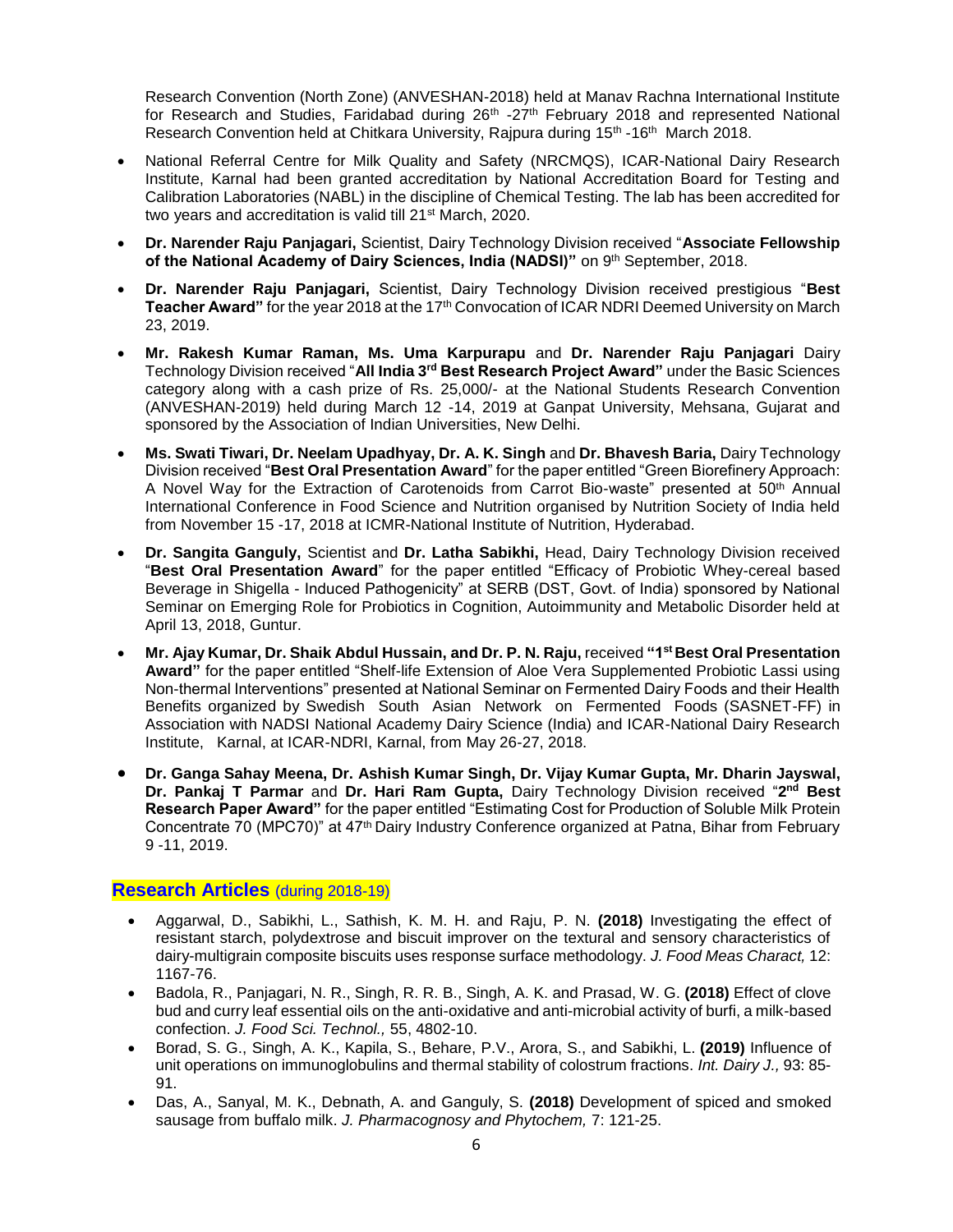- Das, J., Raju, R., Sirohi, S., Chandel, B. S., Raju, P. N. and Meena, B. S. **(2018)**. Consumption pattern of fermented probiotic dairy products in metropolitan Delhi. *Agril. Econ. Res. Rev.,* 31: 191.
- Ganguly, S., Sabikhi, L. and Singh, A. K. **(2019)** Effect of whey-pearl millet-barley based probiotic beverage on Shigella-induced pathogenicity in murine model. *J. Funct. Foods,* 54 : 498-505.
- Hossain, S., Khetra, Y., Khade, S. and Ganguly, S. **(2018)** Bioactivity of cheddar cheese during ripening. *Int. J. Chem. Studies*, 6: 1583-87.
- Hussain, S. A., Yadav, V., Reddi, S., Patil, G. R., Singh, R. R. B. and Kapila, S. **(2019)** Thermal processing conditions affect in vitro immunostimulatory activity of Aloe vera juice. *J. Appl. Res. Med. Aromatic Plants*, 12: 73-77.
- Khetra, Y., Kanawjia, S. K., Puri, R., Kumar, R., and Meena, G. S. **(2019)** Using taste-induced saltiness enhancement for reducing sodium in Cheddar cheese: Effect on physico-chemical and sensorial attributes. *Int. Dairy J.*, 91: 165-71.
- Kumar, C.T.M., Sabikhi, L., Singh, A. K., Raju, P. N., Kumar, R. and Sharma, R. **(2019)** Effect of incorporation of sodium caseinate, whey protein concentrates and transglutaminase on the properties of depigmented pearl millet based gluten free pasta. *LWT-Food Sci. Technol.,* 103: 19- 26.
- Kumar, M., Panjagari, N. R., Kanade, P. P., Singh, A. K., Badola, R., Ganguly, S., Behare, P. V., Sharma, R. and Alam, T. **(2018)** Sodium caseinate-starch-modified montmorillonite based biodegradable film: Laboratory food extruder assisted exfoliation and characterization. *Food Packaging Shelflife,* 15: 17-27.
- Lodh, J., Khamrui, K. and Prasad, W. G. **(2018)** Optimization of heat treatment and curcumin level for the preparation of anti-oxidant rich ghee from fermented buffalo cream by central composite rotatable design. *J. Food Sci. Technol.,* 55: 1832-39.
- Meena, G. S., Dewan, A., Upadhyay, N., Barapatre, R., Singh A. K., and Rana, J. S. **(2019)** Fuzzy analysis of sensorial attributes of gluten free pasta manufactured from brown rice, amaranth, flaxseed flours and whey protein concentrates. *J. Food Sci. Nutr. Res.,* 2: 22-37.
- Meena, G. S., Singh, A. K., Gupta, V. K., Borad, S. and Parmar P. T. **(2018)** Effect of change in pH of skim milk and ultrafiltered/diafiltered retentates on milk protein concentrates (MPC70) powder properties, *J. Food Sci. Technol.,* 55: 3526-37.
- Meena, G. S., Singh, A. K., Gupta, V. K., Borad, S., Arora, S. and Tomar, S. K. **(2019)** Alteration in physicochemical, functional, rheological and reconstitution properties of milk protein concentrate powder by ph, homogenization and diafiltration. *J. Food Sci. Technol.,* 56: 1622-30.
- Parmar, P., Singh, A. K., Gupta, V. K., Borad, S. and Raju, P.N. **(2018)** Effect of packaging materials on shelf-life of basundi manufactured using ohmic heating. *Indian J. Dairy Sci.,* 71: 215-22.
- Parmar. P., Singh. A. K., Meena, G. S., Borad, S. and Raju, P. N. **(2018)** Application of ohmic heating for concentration of milk. *J. Food Sci. Technol.,* 55: 4956-63.
- Patil, A.T., Meena, G. S., Upadhyay, N., Borad, S., Khetra, Y. and Singh, A. K. **(2018)** Effect of change in pH, heat treatment and diafiltration on properties of medium protein buffalo milk protein concentrate. *J. Food Sci. Technol.,* 56: 1462-72.
- Prasad, W., Khamrui, K., Badola, R., Sandhya, S. and Gupta H. R. **(2018)** Effect of incorporation of herbal essential oil on anti-oxidative, instrumental color and sensorial attributes of burfi. *Indian J. Dairy Sci.,* 72: 70-75.
- Prasad, W., Khamrui, K., Mandal, S. and Badola, R. **(2018)** Effect of combination of essential oils on physico-chemical and sensorial attributes of burfi in comparison to individual essential oil and BHA. *Int. J. Dairy Technol.,* 71: 810-19.
- Rani, R., Sabikhi, L. and Sathish, M. H. K. **(2018)** Cost estimation of ready-to-serve composite milksorghum based breakfast smoothie. *Indian J. Dairy Sci.,* 71: 162-67.
- Sandhya, S., Khamrui, K., Prasad, W. G. and Kumar, C. T. M. **(2018)** Preparation of pomegranate peel extract powder and evaluation of its effect on functional properties and shelf life of curd. *LWT-Food Sci. Technol.,* doi: 10.1016/j.lwt.2018.02.057.
- Kumar, M. C. T., Raju, P. N. and Singh, A. K. **(2017)** Effect of packaging materials and storage temperatures on shelf life of micronutrient fortified milk-cereal based complementary food. *J. Packaging Tech. and Res.*, 1(3): 135-48.